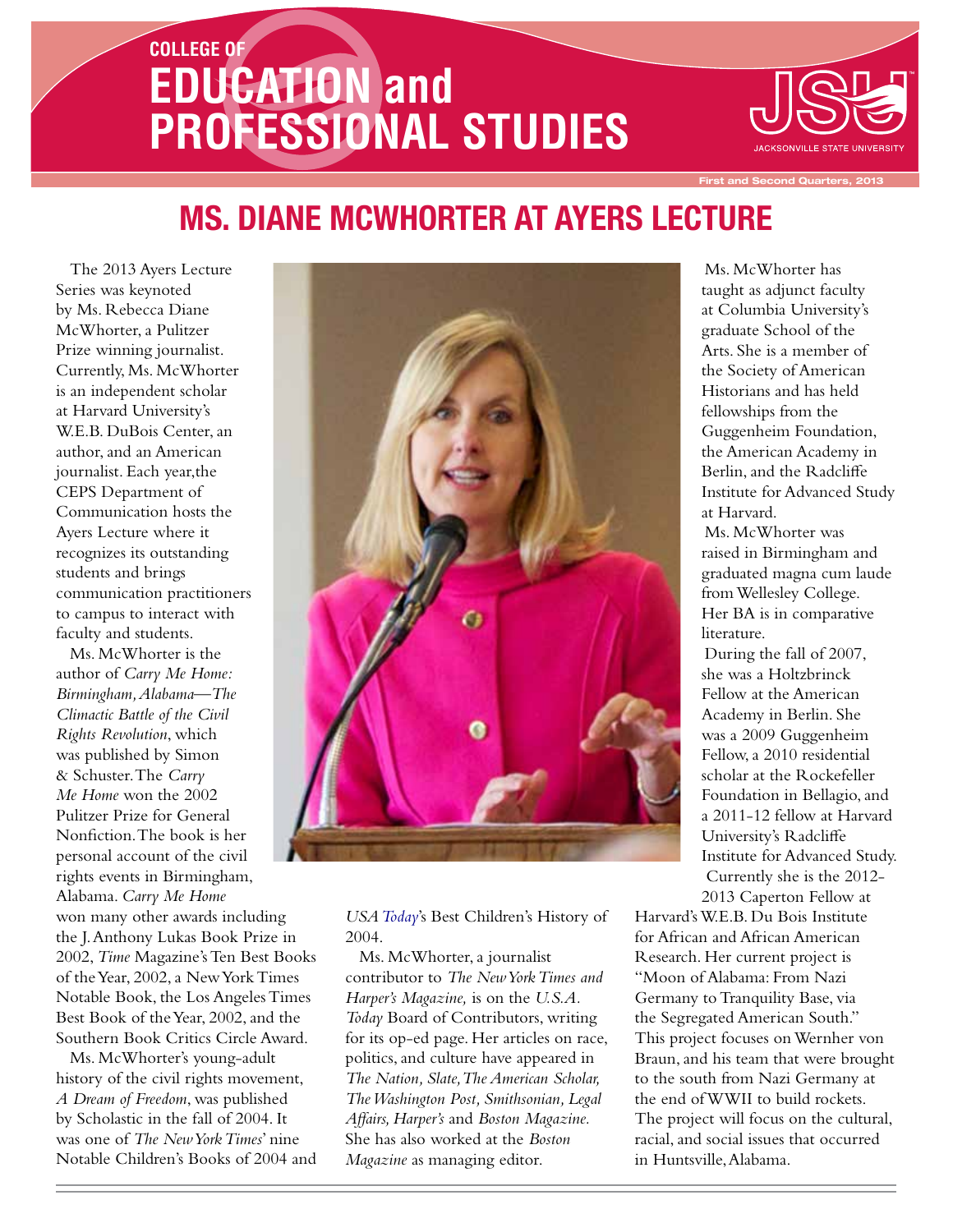### **CEPS Softball Players**



Ms. Hayden Crawford, All Tournament Honors, 2013 Ohio Valley Conference Tournament

Congratulations to the JSU Softball team for winning the 2013 Ohio Valley Conference Tournament title while also maintaining a 3.668 grade point average, which led all JSU sports! Several CEPS students are members of the team. Pitcher Ms. Tiffany Harbin, a junior from Hazel Green, Alabama, is an

early childhood/elementary education major and was named Most Valuable Player of the tournament. Outfielder Ms. Hayden Crawford from Madison, Alabama, received All-Tournament Honors. Ms. Hayden is a junior majoring in exercise science and wellness.

CEPS students on the team include: Ms. Savannah Hennings from Springville, Alabama, who is majoring in secondary education biology, Ms. Jessica Guy from Vancouver, Washington, who is majoring in exercise science and wellness, Ms. Savannah Sloan from Reynolds, Georgia, who is majoring in exercise science and wellness, Ms. Cara Longworth from Massillon, Ohio, who is majoring in exercise science and wellness, and Ms. Sara Borders from Alexandria, Alabama, who is majoring in exercise science and wellness.



Ms. Tiffany Harbin, Most Valuable Player 2013 Ohio Valley Conference Tournament.

#### **Erica Paige Huddleston**

Ms. Erica Paige Huddleston, a CEPS senior majoring in early childhood/ elementary education won "Miss Congeniality" at the Miss Alabama United States pageant in April. She represented her area as "Miss Etowah County." Ms. Huddleston, who participated in modeling and pageants from an early age. Ms. Huddleston maintains a 3.5 GPA, is regularly on the President's and Dean's List, and is a member of Pi Lambda Theta Honor Society. She participates in Relay for Life, Children's Miracle Network and Kiwanis Pancake Day. Ms. Huddleston hopes to be an inspirational teacher who can be effective in helping students achieve success in both academic and peer relationships. Ms. Huddleston is from Glencoe, Alabama.

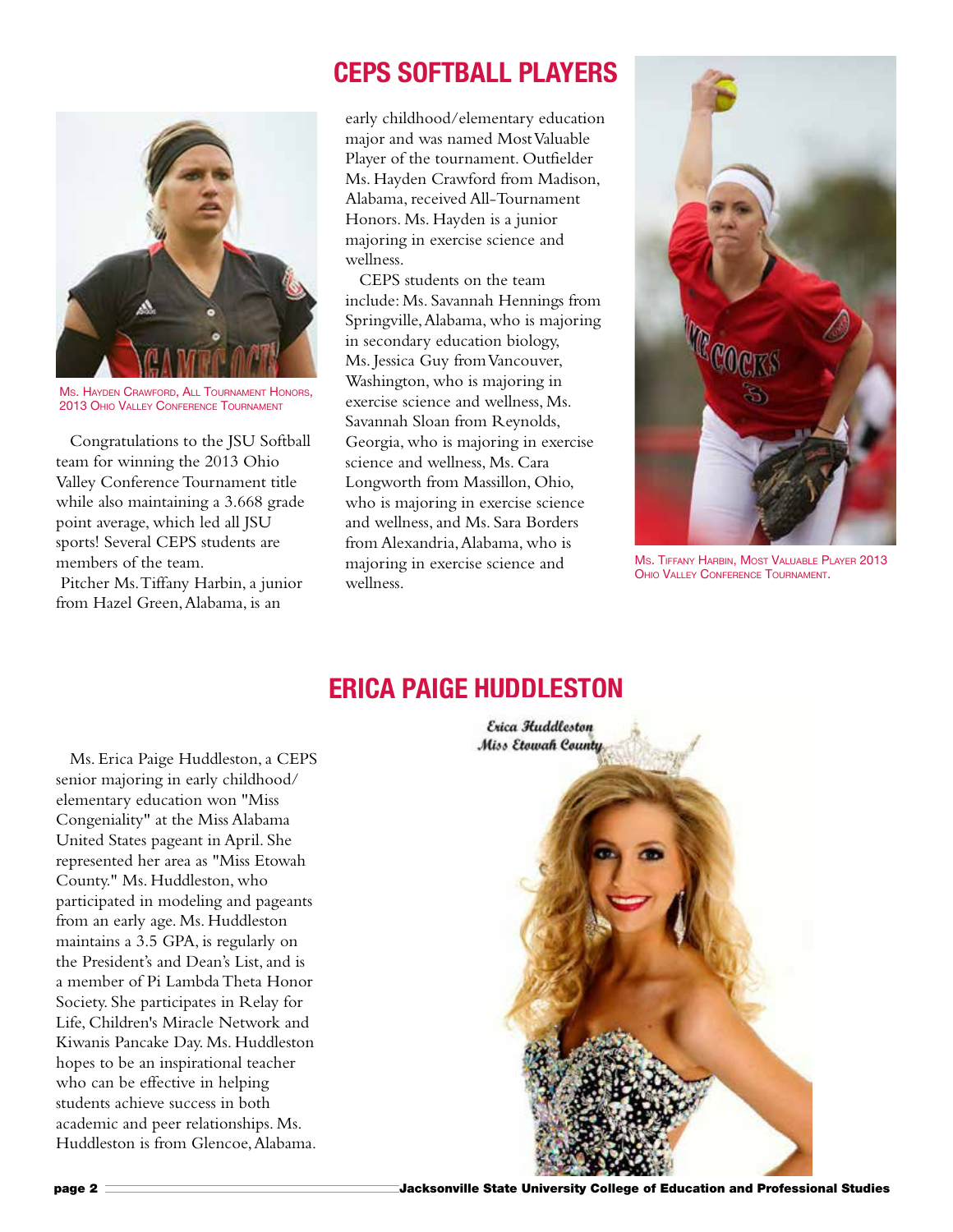#### **Dr. Webb and the Jacksonville Garden Club**



Dr. S. A. Webb, Professor in the Department of **SECONDARY EDUCATION** 

Dr. Sheila Anne Webb, professor in the Department of Educational Resources, serves as president of the Jacksonville Garden Club (JGC). Dr. Webb holds the designations of Master Gardener and Master Conservationist. Her yard in Jacksonville is certified as a wildlife habitat.

The Garden Club of Alabama and the National Garden Clubs, Inc. ,recognized JGC as a charter member in Alabama. Established in 1931, the JGC has served the community for eighty-two consecutive years. The Jacksonville Garden Club was founded by Miss Mary Forney and Mrs. Jessie A. Renick.

The Jacksonville Garden Club has a greenhouse and annual plant sale. Throughout the year, JGC members work on the Chief Ladiga Trail demonstration gardens, the Bluebird Trail (hanging bluebird boxes), container gardens on the Jacksonville Square and old Train Depot, Pocket Park and Farmer's Market, the Jacksonville Community Center and Pool Gardens, the Jacksonville Senior Center gardens, the Kitty Stone Butterfly Gardens, and assist with the Longleaf Botanical Garden. The JCG presents Beautification Awards to both residential and commercial properties and selects trees to feature for the Historic Tree of Distinction Awards.

Recently, the City of Jacksonville and Jacksonville City Council recognized the Jacksonville Garden Club and local Master Gardeners for "the talent to look for new and innovative ways to enhance and educate those who want to learn about beautification through gardening."

The JCG was asked to make the funeral wreath for the Lt. Col. John Pelham 150<sup>th</sup> Memorial reenactment. The twenty-four year old Pelham was killed at the battle of Kelly's Ford. The wreath was made with spiraea, also known as bridal wreath or Pelham rose. Spiraea, a bush with long stemmed multi-clustered small white flowers, was a common choice for funeral wreaths at the actual time of Pelham's funeral (1863).

The Jacksonville Garden Club meets the third Wednesday of each month at the Jacksonville Community Center. At the meeting, attendees experience a program that includes speakers, refreshments, and a JGC business meeting. The JCG theme is "Gardening for Health and Happiness." Many of the JGC members are also Master Gardeners. Several have their yards certified by the National Wildlife Federation as "Wildlife Habitats."



#### **Parker at New Hampshire Motor Speedway**

TV Services former student-worker, Ms. Dalana Parker, is interning this summer with the New Hampshire Motor Speedway. New Hampshire Motor Speedway (NHMS), hosts two NASCAR Sprint Cup Series events each year, and is located in Loudon, New Hampshire. NHMS is the largest sports facility in New England and features a 1.058 mile oval speedway, a 1.6 mile road course, and a total capacity for 105,491 spectators,

The speedway hosts the only NASCAR Sprint Cup Series, NASCAR Nationwide Series, and Global RallyCross Championship events held in the six-state New England region.

Ms. Parker stated, "I am loving this internship so far. One of my main jobs is going to be shooting and editing highlight videos of races, so everything I learned at TV Services is really going to come in handy."

Here is a link to a video that Ms. Parker did all the camera work and editing for, http://www.nhms.com/ media/headlines/granite-statelegends-cars-race-tripleheader.html.

By Mr. Keith Thomas Production Coordinator, Television Services

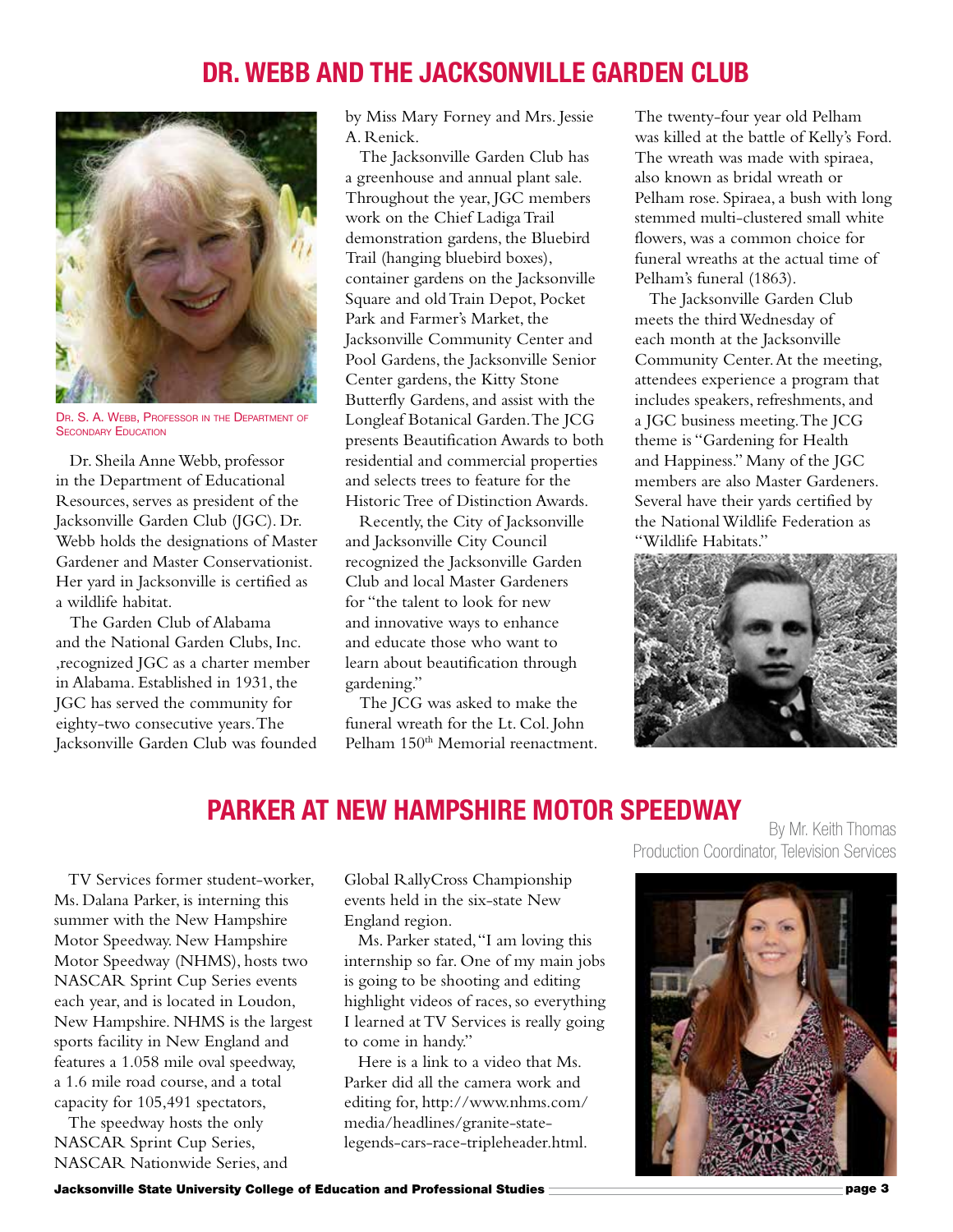## **Spread the word to end the word**

Students in Ms. Valerie Gamble's class spread across JSU's campus in teams to support the national "Spread the word to end the word" campaign. Each group was supplied with flyers and a sign up sheet. After introducing themselves to people passing by, the students told them of this movement and that the word "retarded"should be replaced with the phrase "intellectually disabled," and further stated the R-word is unnecessary and hurtful. The students shared the campaign's request asking people to pledge to



stop saying the R-word as a starting point toward creating more accepting attitudes and communities for all people to pledge to use respectful, people-first language.

Dr. Gamble shared the "Spread the

word to end the word" with her class and the students wanted to be part of this worldwide movement.

"There is so much stigma attached to the R-word and it is used in such a derogatory manner now," said Ms. Valerie Gamble, instructor of special education in the Department of Curriculum and Instruction. "Language impacts attitude. To change attitude, we first need to look at changing language." For more information please visit http:// www.r-word.org

## **Dailey Named Teacher of The Year at Litchfield Middle School**

Mr. Malcolm Dailey, a Jacksonville State graduate, was awarded the Teacher of the Year for Litchfield Middle School, Gadsden City Systems. A luncheon honoring all Teacher of the Year recipients was held on May 1, 2013, at the Pittman

Theater in Gadsden. Mr. Dailey graduated in December 2010 with his undergraduate degree in dietetics and is currently a candidate in JSU's Alternative Fifth Year Program in Secondary Education with a concentration in the Department

of Family and Consumer Sciences. He was elected by his colleagues to be Teacher of the Year at Litchfield Middle School. Mr. Dailey stated, "Success is measured by your output in life. You are only as successful as your last student."

#### **JSU's Chapter of PDK International Inducts Forty-eight**

In its thirty-ninth year at JSU, Phi Delta Kappa (PDK) chapter #0211 held an induction ceremony for fortyeight new members at Houston Cole Library on April 25. PDK is a diverse group of professional educators. The membership of this local chapter includes teachers, preservice teachers, administrators, counselors, community college and university administrators, specialists, literacy program advocates, and professors/instructors. Chapter

#0211 has been recognized as a worldwide leader in new and retained memberships and support of the PDK Educational Foundation. PDK members are involved with public school students at all levels of their academic studies. PDK International has over 600 chapters and tens-ofthousands of members worldwide.

Mr. Mitch McKay, retired principal of Jacksonville High School and one of the founders of the JSU chapter,

spoke to the group.

Also during the initiation two high school seniors received a \$500 Dr. Dennis Zuelke Service Award scholarship to JSU and Ms. Jill Scott was recognized as the Thornburg Award winner. Four forty year members were recognized.

Next fall, the association has plans to celebrate its fortieth year at JSU. All members past and present will be invited to attend.



page 4 Jacksonville State University College of Education and Professional Studies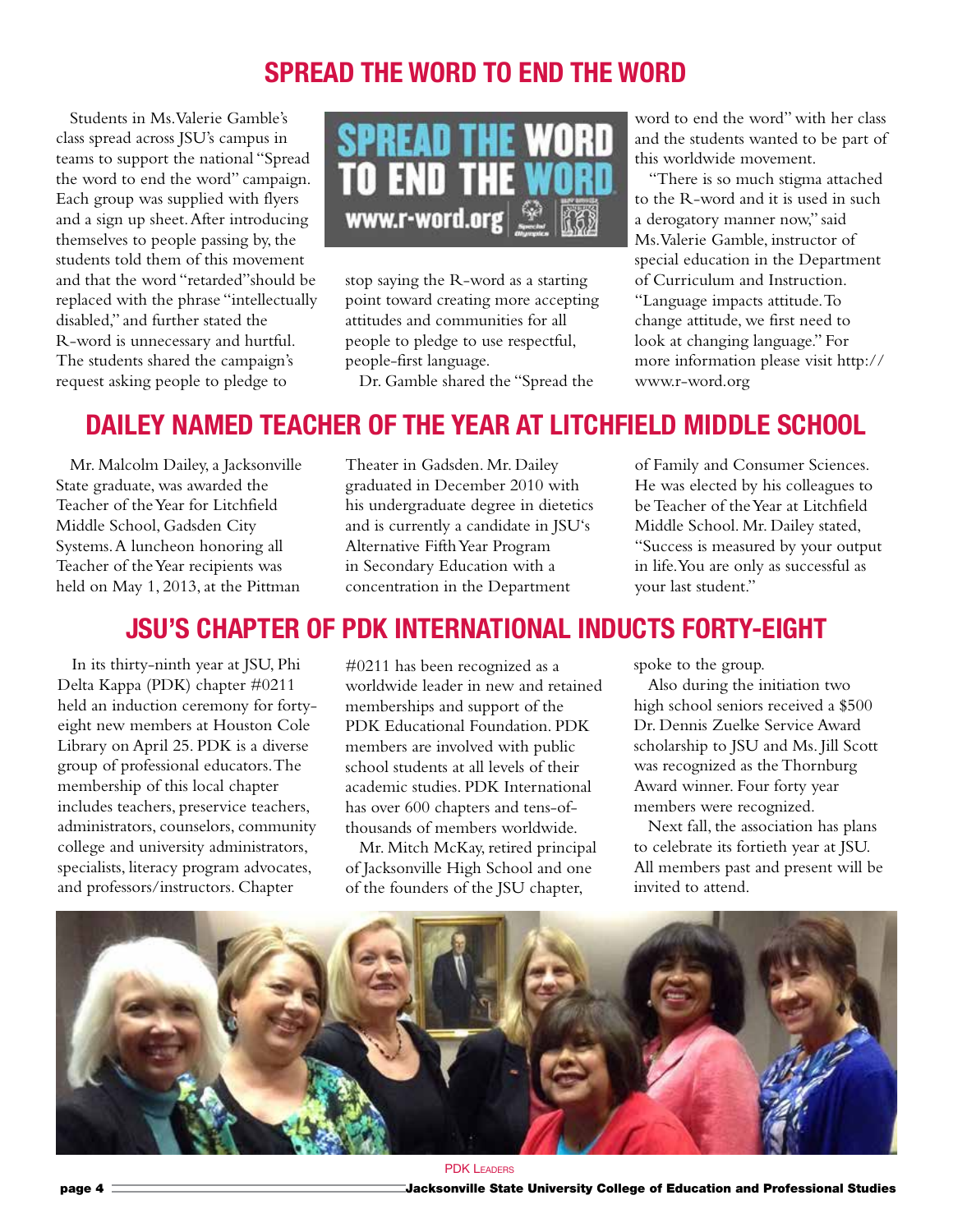#### **JSU's Teacher Hall of Fame**



**Ms. TRACY PRUITT, MONTANA STREET ACADEMIC** School, inducted into the 2013 JSU Teacher HALL OF FAME ELEMENTARY DIVISION

The forty-fifth Annual Jacksonville State University Teacher Hall of Fame banquet was held on May 10, 2013, to honor the fifteen nominees and three inductees into the Jacksonville State University Teacher Hall of Fame.

The speaker was Ms. Dilhani Uswatte, 2009 JSU Teacher Hall of Fame Inductee and the 2009- 2010 Milken Family Award Winner. Dr. Rebecca O. Turner, provost of Jacksonville State University, announced that a \$1,000 stipend for use by the inductees to enhance their professional development was mailed to the principal of their respective schools.

Mr. Jerry Burfitt, president of the Scottish Rite Foundation of Alabama made a presentation of a certificate of recognition by that organization and also indicated that a check would be mailed to the inductees.



Mr. Philip Jenkins, B.B. Comer Memorial School inducted into the 2013 JSU Teacher Hall of **FAME MIDDLE SCHOOL DIVISION** 

The Jacksonville State University Teacher Hall of Fame was founded in 1969 by then university president, Dr. Houston Cole. Dr. Cole created this award to honor teachers, who not only teach, but also exemplify the profession. Jacksonville State University and Dr. William A. Meehan, the current president, are proud to carry on this legacy.

The process of selecting the candidates involves every school district in Alabama. Each school system may nominate teachers from three divisions: elementary, middle, and high school. From all the nominations, fifteen candidates are interviewed by the selection committee in Birmingham, Alabama. Here the selection is narrowed to the three inductees.

The selection committee members were: Mr. Lamar Sims, vice president



Ms. Barbie Nelson, Northview High School, inducted into the 2013 JSU Teacher Hall of Fame Secondary Division

of Cheaha Bank, Jacksonville, Alabama; Dr. Jeff Goodwin, superintendent of Oxford City Schools in Oxford, Alabama; Dr. Gena Thornburg, professor in the Department of Curriculum and Instruction; Dr. Emily Sims, assistant professor in the Department of Educational Resources; Dr. Kelly Ryan, director of the Teacher Service Center; and Ms. Dilhani Uswatte.

The 2011-12 inductees were: in the Elementary Division, Ms. Tracy Pruitt, Mountain Street Academic School in Dothan City School System; in the Middle School Division, Mr. Philip Jenkins, B. B. Comer Memorial School, Talladega County School System; and in the Secondary School Division, Ms. Barbie Nelson, Northview High School, Dothan City School System.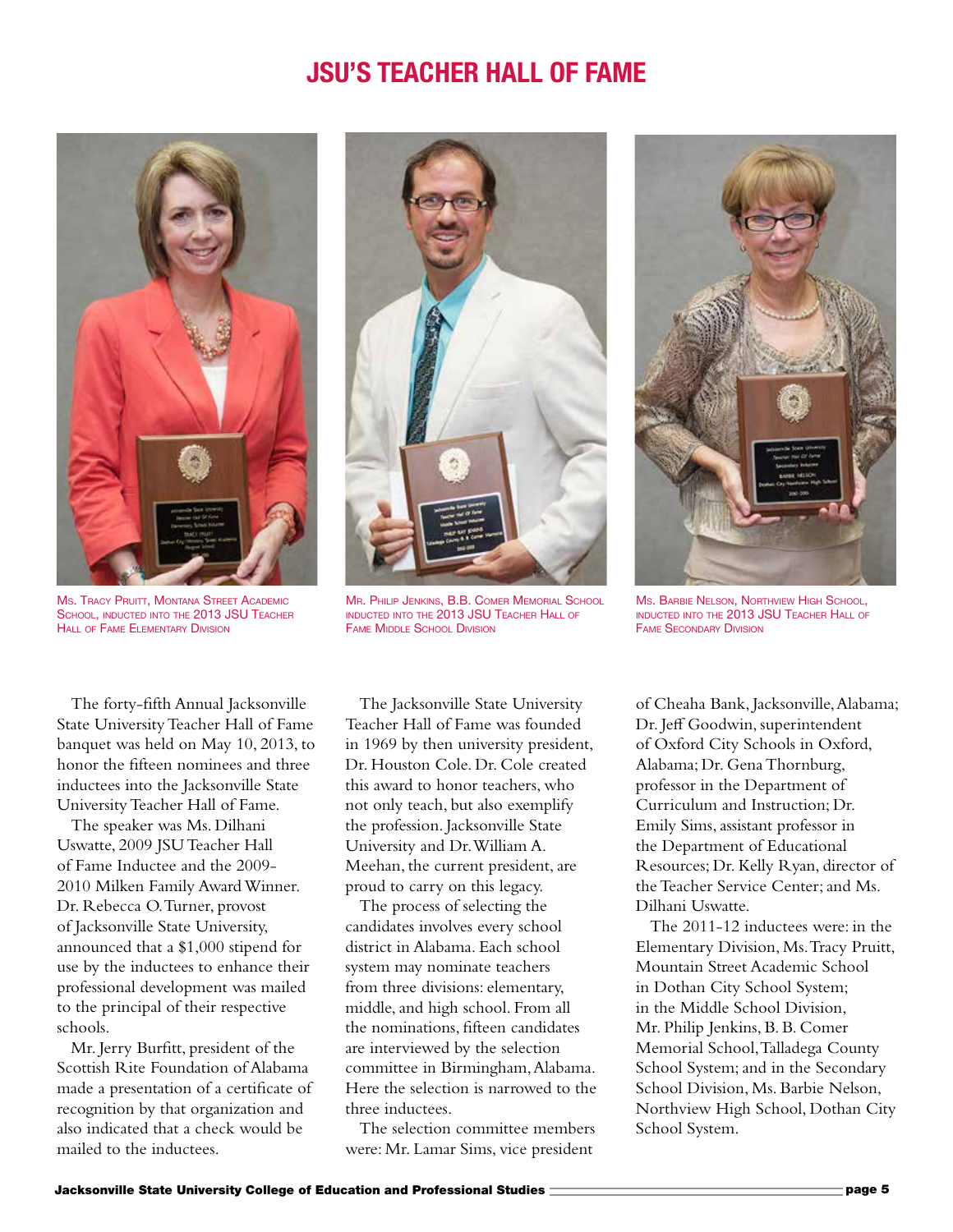#### **Family and Consumer Sciences Program Accredited by AAFCS**

By Ms. Robbie B. Boggs, Instructor in the Department of Family and Consumer Sciences

The Council for Accreditation of the American Association of Family and Consumer Sciences (AAFCS) met on April 5, 2013, and voted to grant accreditation to the Department of Family and Consumer Sciences at Jacksonville State University. This news came in letters addressed to Dr. Meehan, Dr. Hammett, and Dr. Goodwin. The accreditation process involved careful review and consideration of a Self-Study Report composed by the faculty, the report of the site visit team which included strengths of the programs and recommendations, and the department's response to that site visit report. The AAFCS council commended the faculty members for the high quality programs that they provide to their students.

Noteworthy strengths of the department were cited in the letter as follows:

• University and college administrators are committed to the department and responsive to the needs of the unit. As a note, Ms. Jeannie Frazier became a full-time instructor in the fall of 2013 due to the growth of the programs and the department benefited from the additional full-time position.

• Dr. Goodwin was commended on her professional skills in her leadership role as department head and professor. She has been progressively leading the department and keeping up with new industry trends and national standards in both dietetics/nutrition and family and consumer sciences. As a note, the department is seeking reaccreditation in dietetics (ACEND).

• The faculty members have excellent backgrounds and are student-oriented and caring.

The department has many concentrations of study, yet the students and alumni understand the integrative, synergistic nature of the FCS discipline. One discipline builds on the other to support life skills necessary to succeed on individual, family, community, and/ or global levels.

• The department has been innovative in meeting the needs of the workforce with highly qualified employees as well as increasing the number of students majoring in FCS concentrations. They have collaborated with community professionals to expand opportunities and improve the programs offered.

The Council made the following recommendations to further comply with national standards and advance the programs in the department:

• Instructional and laboratory equipment should be updated with an emphasis on technology. The facilities should include state of the art laboratories with special emphasis on compliance with ADA standards.

• The council recommended the licensing of the Harper Child Study Center and that all lab experiences for students should be within licensed child care centers.

• The department needs more tenure track faculty since the number of student majors is increasing.

• The Council finally advised that FCS faculty increase their scholarly activities related to their area of specialization.

The next interim report, containing the department's actions taken in response to the recommendations of the council, will be submitted in year three of accreditation. Accreditation is granted for a period of ten years and the department can use the AAFCS Seal of Accreditation. This seal indicates that the department has met or exceeded stated criteria and it can be used on all forms of expires in Spring, 2023.



## **Family and Consumer Sciences Dietetics Program Reaffirmed**

The dietetics program, part of the Department of Family and Consumer Sciences, has received its reaffirmation letter awarding full accreditation from ACEND (Accreditation Council for Education in Nutrition and Dietetics). ACEND is a governing board recognized by the United States Department of Education in

overseeing education standards for students studying to be registered dieticians or dietetic technicians. "As the dean of the College of Education & Professional Studies, I am proud of the reaffirmation of our dietetics program in the Department of Family & Consumer Sciences," says Dr. John B. Hammett. "Maintaining

an endorsement from an accrediting agency such as the Accreditation Council for Education in Nutrition and Dietetics over the past ten years speaks to the quality and rigor of the program and is an indicator to employers that our graduates are well prepared."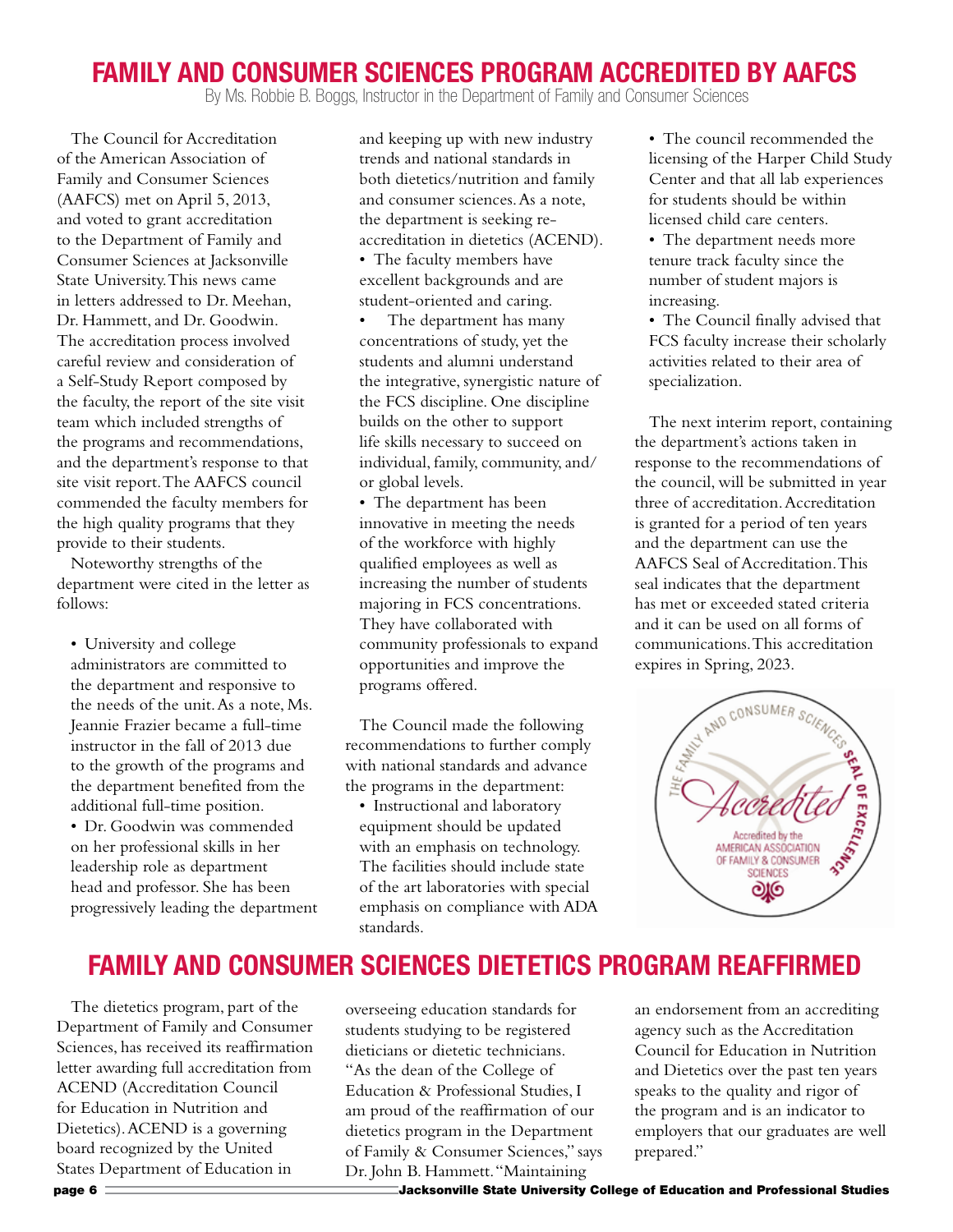#### **Two from JSU Recognized at ALDA Conference**

By Ms. Robbie B. Boggs, Instructor in the Department of Family and Consumer Sciences



Ms. Morgan Cox receives the Outstanding JSU Dietetics Senior from Ms. Molly B. Killman, MS, RD, LD, President of ALDA

where its over 1,000 members can share information about the dietetics profession and earn CEUs. ALDA members are recognized as nutrition experts and their influence improves the health of Alabamians.

The JSU FCS students contributed a basket for the ALDA scholarship raffle. This year's conference had a record number of student poster sessions at the conference with twenty-eight presenters. Mr. Zethun Abus of JSU presented a research poster about instructing local schools on the concepts of "MyPlate."

Ms. Morgan Cox was named Outstanding JSU Dietetics Senior.

Dr. Tim Roberts was chosen as this year's recipient of The ALDA Dietetics Educator of the Year Award. Dr. Roberts was selected by ALDA organizational board members from a pool of nominees submitted for review.

Attending the Alabama Dietetics Association (ALDA) annual conference in Huntsville, Alabama, on March 6-8 were Dr. Debra Goodwin, head of the Department of Family and Consumer Sciences (FCS) and registered dietitian, and Dr. Tim Roberts, associate professor of nutrition in the Department of Family and Consumer Sciences and registered dietitian. In addition students from JSU's Department of Family and Consumer Sciences that attended were Ms. Morgan Cox, Ms. Zethun Abus, Ms. Lauren Collins, Ms. Norma Newman, and Ms. Cassie Glidewell. The conference was sponsored by Southeast United Dairy Industry Association. .

The Alabama Dietetic Association (ALDA) is an affiliate of the Academy of Nutrition and Dietetics. The association holds a yearly conference



Dr. Tim Roberts, the ALDA0 Educator of 2013, is presented <sup>a</sup> plaque by Ms. Molly B. Killman, MS, RD, LD, President of ALDA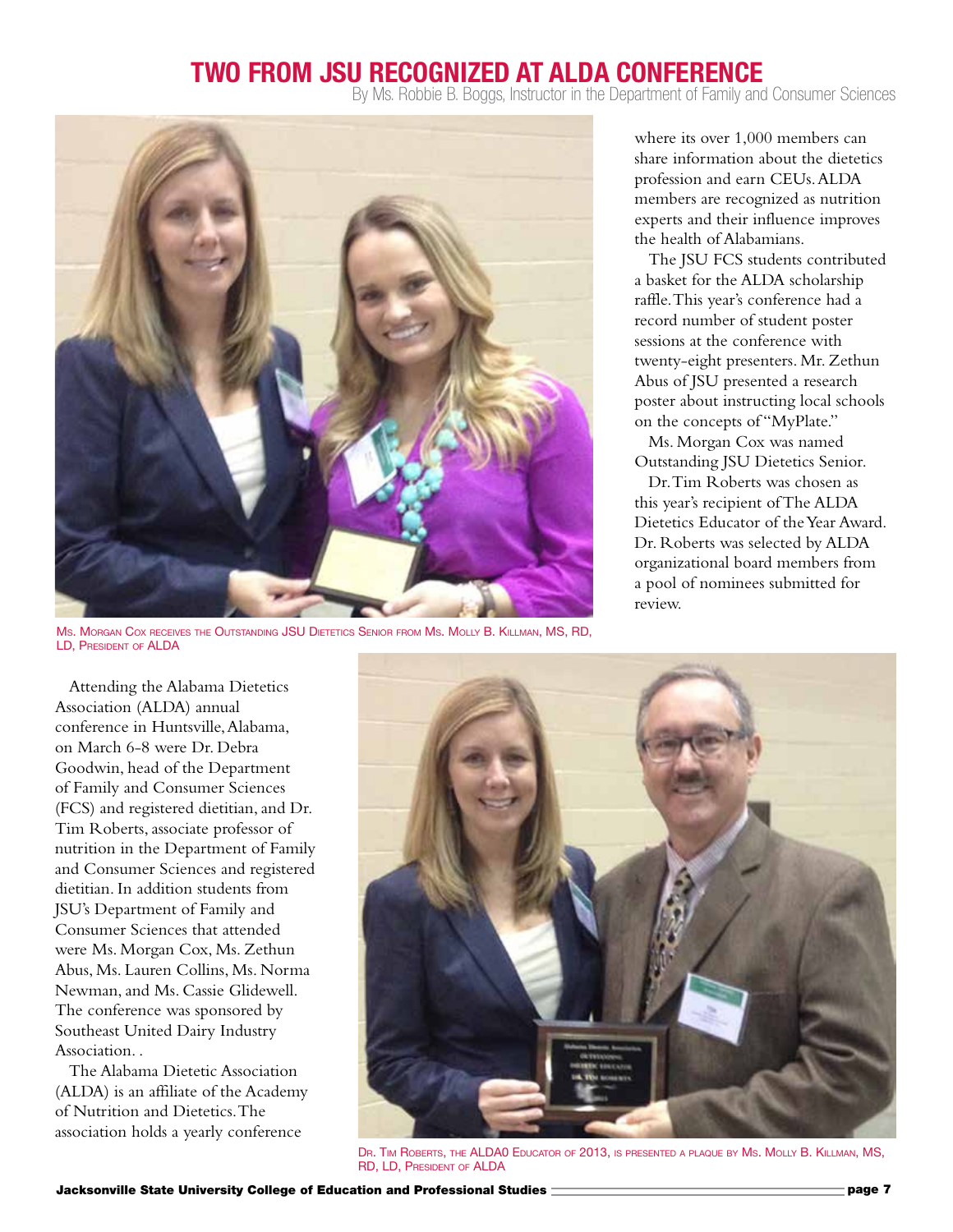#### **Annual Conference for ALAFCS**

By Ms. Robbie B. Boggs, instructor in the Department of Family and Consumer Sciences



Alabama Association of Family and Consumer Sciences (ALAFCS) and state cooperative extension agents met jointly for their annual state conference held in Birmingham on February 21-22.

Two instructors and seven students attended from the JSU Department of Family and the Department of Family and Consumer Sciences (FCS). Ms. Robbie Boggs, FCS merchandising chair, served as vice president of operations in ALAFCS during the past year. Ms. Jeannie Frazier, FCS human sciences chair, served as chairman of university/college research.

FCS Club members held several

fundraisers and were eligible for allocation money from the Office of Student Life to help with conference expenses. Students attending were; Ms. Laura Gallagher (merchandising), Ms. Najsha Corbett (merchandising), Ms. Shay Dobbins (child development), Ms. Tammy McWilliams (FCS ED & \$1000 scholarship recipient), Ms. Jazmine Mudiam (culinary & hospitality management), Ms. Haley Irons (dietetics), and Ms. Shelley Cantrell (FCS ED).

Among ALAFCS scholarships awarded during Thursday's luncheon, Ms. Tammy McWilliams received a \$1,000 scholarship in FCS Education from ALAFCS. Ms. McWilliams has been a student worker in the FCS department office and will be beginning her senior year in the fall.

The conferences moved to The Club atop Red Mountain for Friday's brunch featuring an informal fashion show by J Jill and a guest speaker from the American Heart Association.

During the conference, ALAFCS executive board members and officers were installed. Ms. Boggs was installed into her second term as vice president of operations for ALAFCS and Ms. Frazier was installed into the first of a two-year term as vice president of program development. These terms begin in June.



Ms. Tammy McWilliams is presented with the 2013 FCS Education Scholarship by Ms. Joann Wissinger, President of ALAFCS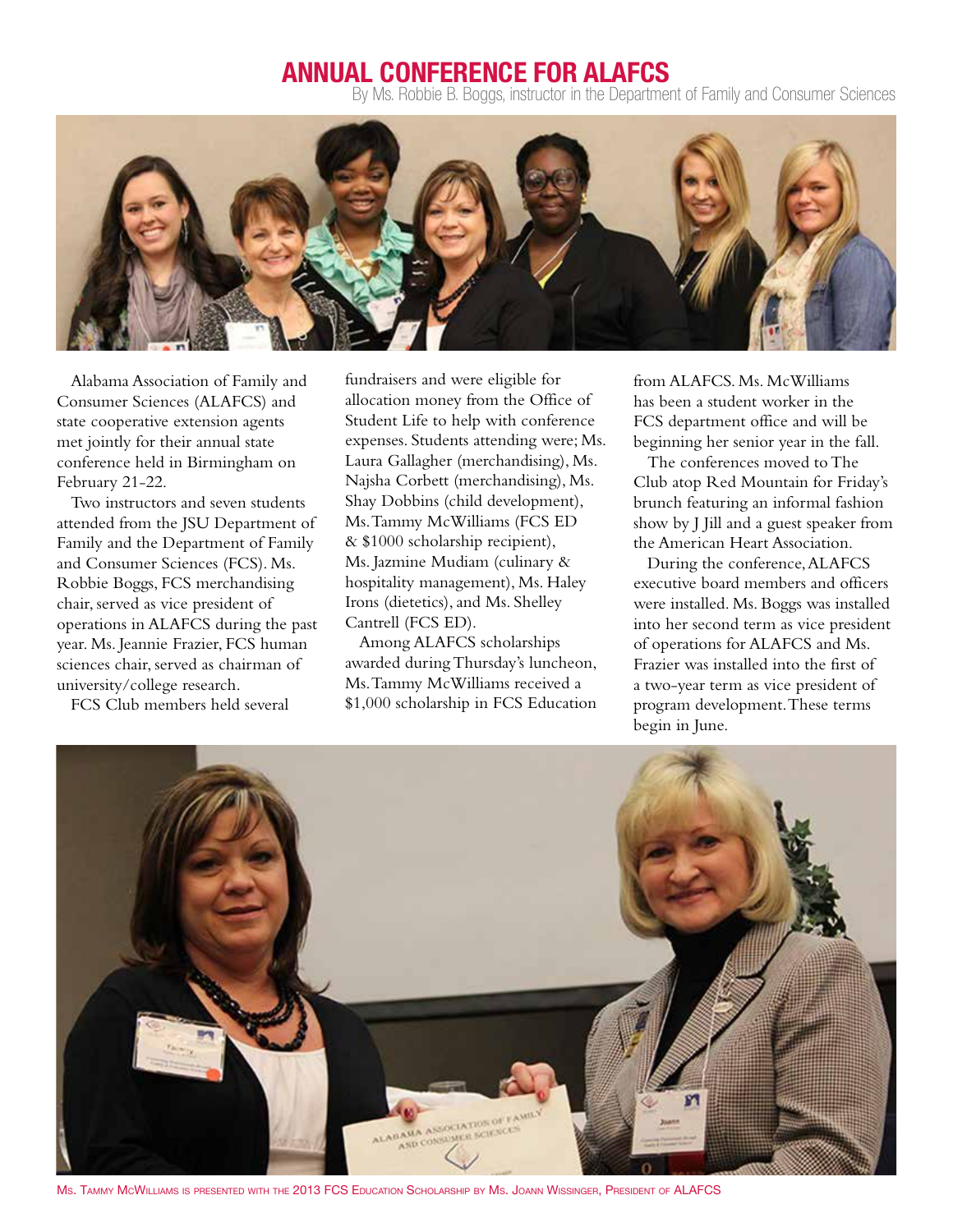

Ms. Morgan Cox, Dr. Virginia Yocum Award for **EXCELLENCE** 



Ms. Belinda Heath, Dr. Virginia Yocum scholarship



Ms. Elizabeth McFate, Outstanding Student in **DIFTETICS** 

## **FCS Senior Reception**

By Ms. Robbie B. Boggs, Instructor in the Department of Family and Consumer Sciences

The Jacksonville Train Depot was filled to capacity as Dr. Debra Goodwin welcomed seniors, parents, and guests to the annual Senior Reception on April 10. Dr. Rebecca Turner and Dr. John Hammett presented opening remarks.

During the reception, the outstanding student awards were conferred by FCS faculty members. Ms. Ashley Bearden was recognized with the Family and Consumer Sciences Education Award and Ms. Brooke Sears received the Outstanding Student in Merchandising Award. Three certificates were given to outstanding Child Development students: Ms. Kenyetta Wilson, Ms. Adrienne Hollman, and Ms. Dorthea Lawson. Ms. Rachel Raubolt received the Outstanding Student in Human Sciences Award. Ms. Elizabeth McFate was recognized as the outstanding student in Dietetics and Ms. Jazmine

Mudiam was recognized with the Award for Culinary & Hospitality Management.

By a consensus vote of FCS faculty members, the following scholarships were awarded: The Dr. Virginia Yocum Award for Excellence, Ms. Morgan Cox; the Dr. Virginia Yocum scholarship, Ms. Belinda Heath; The Hazel Matthews scholarship, Ms. Alicia Pigue; The Dr. Elizabeth S. Sowell Scholarship, Ms. Rebecca Easterwood; the Dr. Louise Rhodes Clark scholarship; Ms. Jazmine Mudiam; and the Winna Faye Maxwell scholarship Ms. Tammy McWilliams.

There were twenty-two inductees into Alpha Eta Epsilon, the honorary organization in FCS. To be eligible for membership, the student must be a senior with a 3.0 overall GPA, a 3.0 GPA in the major concentration, and a minimum of fifteen hours completed in FCS coursework.



Ms. Dorthea Lawson. Ms. Kenyetta Wilson, and Ms. Adrienne Hollman, Outstanding Child Development Students



Dr. Tim Roberts presents the Dr. Louise Rhodes Clark Scholarship to Ms. Jazmine Mudiam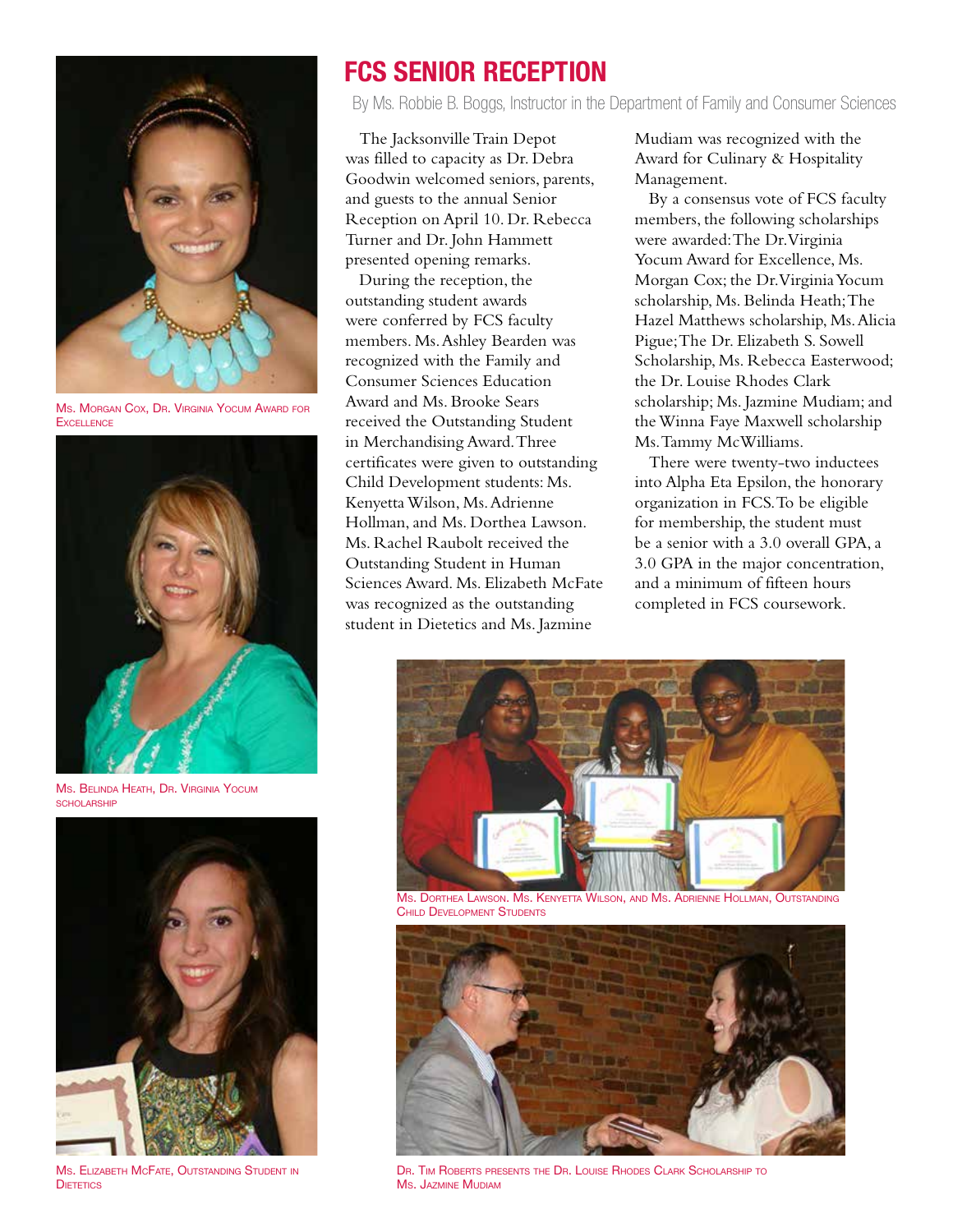## **Ms. Kim Townsel Receives Excellence in Teaching Award**

By Ms. Robbie B. Boggs, Instructor in the Department of Family and Consumer Sciences



Dr. Debra Goodwin , Department Head of the Department of Family and Consumer Sciences re-presents the plaque from the University of Alabama to Ms. Kim Townsel, Instructor of Family and Consumer Sciences

Every year at the end of the school term, the University of Alabama's Office of Research in Teaching in the Disciplines recognizes Alabama teachers, from Pre-K through undergraduate college levels, who excel in making learning engaging and memorable for their students. Awards are given in English/language arts, mathematics, social studies, special education, technology, and undergraduate education.

This year a plaque for Excellence in Teaching in Undergraduate

This year faculty earning a promotion were: Dr. Gaucio Scremin, in the Department of Health, Physical Education, and Recreation to associate professor and tenure; Dr. Jimmy Barnes in the Department of Educational Resources to associate professor and tenure; Dr.

Education was awarded to Ms. Kim Townsel, FCS education instructor. Ms. Townsel submitted her projectbased Global and National Issues assignment from FCS 371, Family Resource Management. The Global and National Issues project allows students to demonstrate competencies in identifying concepts in the management process, including problem identification, decisionmaking, choices and outcomes, alternatives, resources, goals, and values.

Lesson plans were evaluated by a disciplinary committee using a rubric. Ms. Townsel's project is considered outstanding because it is interactive and engages students, while teaching them to be responsible for their own learning.

As is customary, the awards are presented by either the teacher's principal or dean. Dr. Hammett awarded Ms. Townsel with her plaque of excellence at the PDK initiation in April.

#### **CEPS Promotions and Tenure**

Melinda Staubs in the Department of Curriculum and Instruction to associate professor and tenure; Dr. Melanie Wallace in the Department of Educational Resources to associate professor and tenure; Dr. Joseph Akpan in the Department of Secondary Education to professor;

and Dr. Edwin Bellman in the Department of Technology and Engineering to associate professor.

Their new ranking will be effective October 1, 2013. Congratulations and thank you for all the work you contribute to the university, the CEPS and most importantly to students.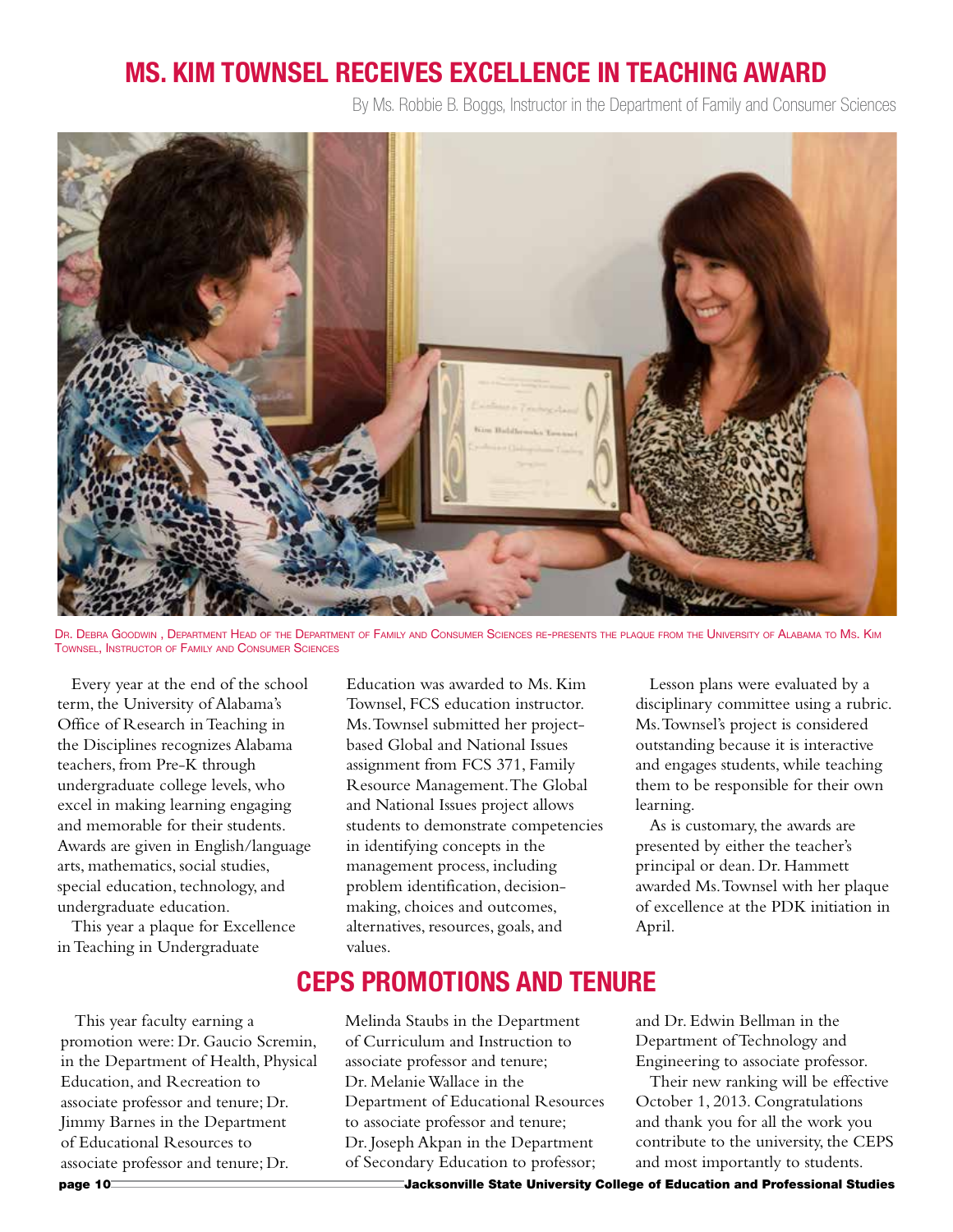More than 250 teachers, faculty, and administrators visited the Jacksonville State University campus on June 4-6, 2013, as attendees of the CORE Academy.

CORE's mission is to fuel transformation in K-12 and higher education classrooms through professional development, project and challenge-based learning, technology, classroom support, change management and partnership building, evaluation and research, dual enrollment, and innovative teacher preparation.

Invitations were sent out to public schools statewide. Educators from CEPS presented at the workshop

#### **CORE**

sessions. Dr. Nina King, Dr. Emily Sims, and Ms. Valerie Gamble shared how they used iPads in the classroom to create problem-centered curriculum.

Keynote speaker for the academy was Dr. Mark Milliron, chancellor of WGU Texas, a nonprofit university founded by the state of Texas. Dr. Milliron is an award-winning leader, author, speaker, and consultant well known for exploring leadership development, future trends, learning strategies and the human side of technology change. He addressed the CORE Academy on "Stepping Up to the Challenge of Education and the **CORE AGAINST AND MARK MILLIRON, KEYNOTE SPEAKER FOR THE**<br>CORE AGAINST CORE AGAINST CORE AGAINST CORE AGAINST CORE AGAINST CORE AGAINST CORE AGAINST CORE AGAINST CORE AGAINST CORE AGAINST AGAINST AGAINST AGAINST AGAINST AG



**CORE ACADEMY**